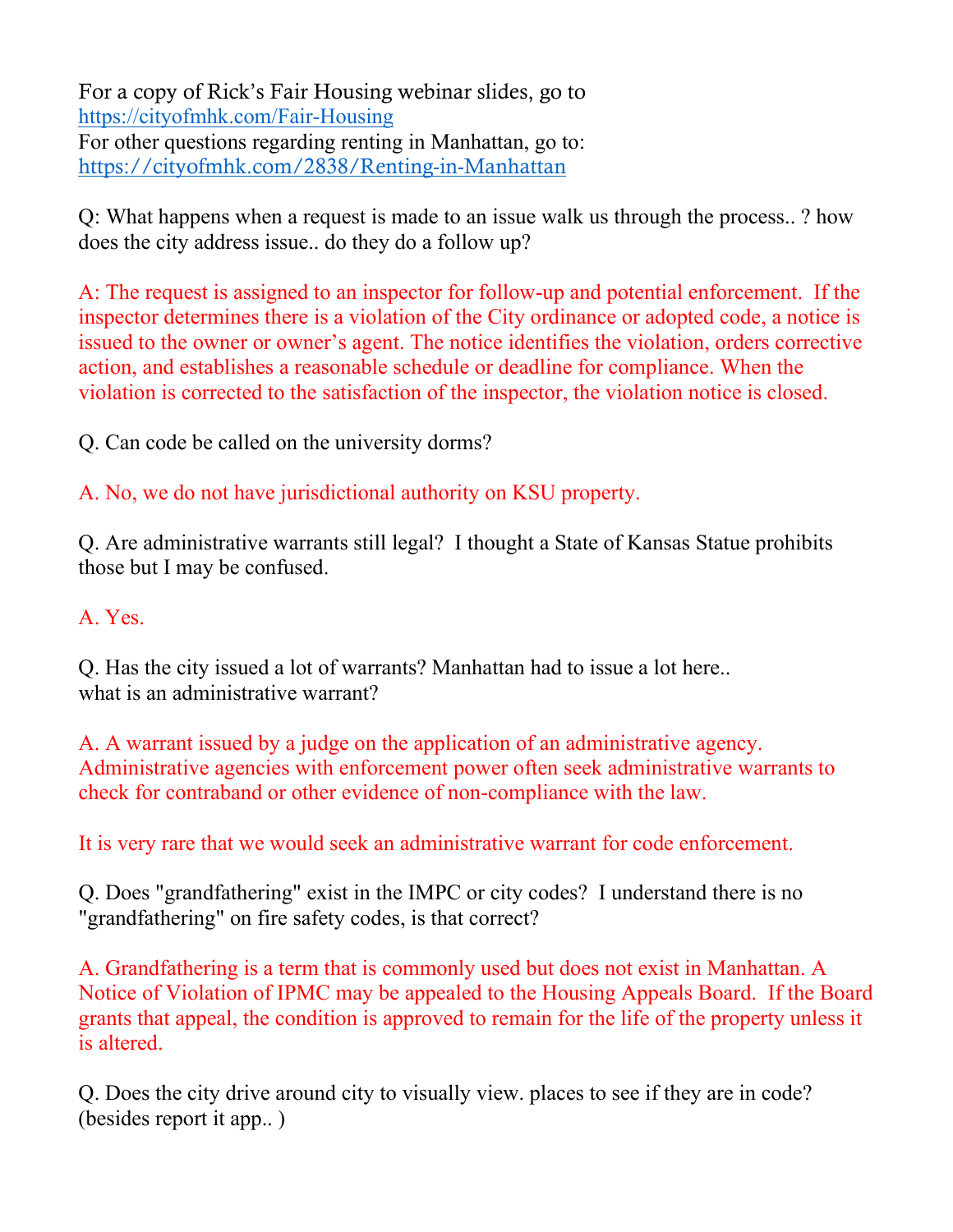A. Yes.

Q. What is the percent of violations to now, is the city doing better? worse..?

A. This is difficult to answer without two timeframes to references and compare.

Q. What size do house numbers need to be?

A. Each character shall be not less than 4" high with a minimum stroke width of ½".

Q. Hoarders and holding is a protected class . How does the city enforce the city regulations on a protected class of people which could be in violation of the Federal Fair Hoarding Standard?

A. We enforce housekeeping out of the IPMC and nuisance violations out of the Code of ordinances.

Q. If someone has unlivable living conditions as hoarders then does the city check these people out?

A. If we have been requested to inspect and have the appropriate permission to enter the dwelling and perform the inspection, we will inspect the dwelling.

Q. Is the apartment unit required to be cleaned after death of tenant? if not why? what is responsibility of landlord?

A. If we are aware of a situation and a code violation exists, we will proceed with enforcement by issuing a notice of violation. "Professional" cleaning is not required by the code.

Q. If there are vacant rental units does the city step in and check these as a abandoned? (vacant rental is not being kept up and deterioriates over time being empty)?

A. No, Manhattan does not have a mandatory inspection program.

Q. Will CE units be given to holders of contractor's licenses as has been done in past years?

## A. Yes.

**Comment**: A vacant dwelling is not necessarily a "abandoned" dwelling.

A. Agree.